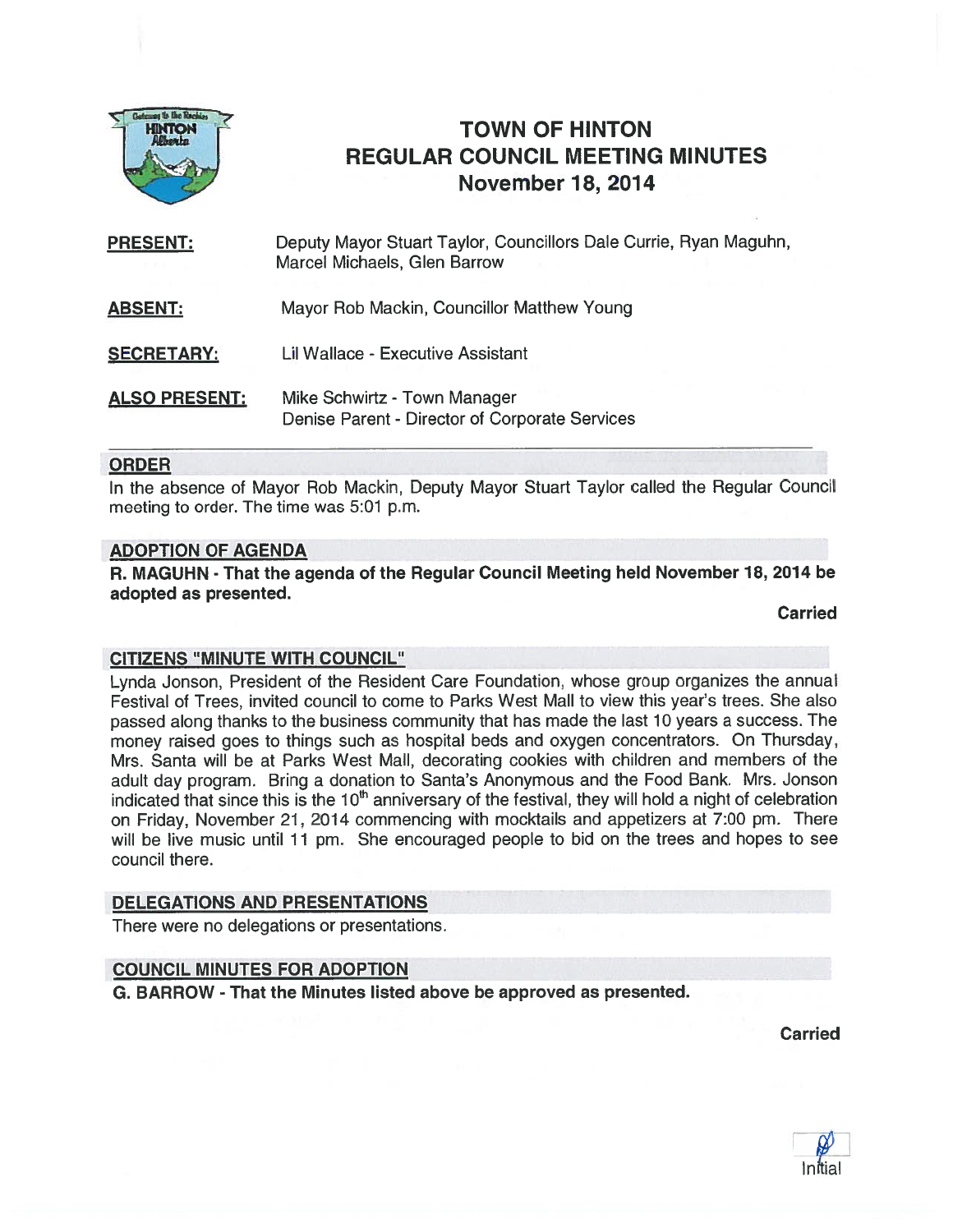## ACTION ITEMS

Refer to the Regular Council Meeting Agenda package for November 18, 2014 for detailed background information on these decisions.

## 1. Green Square Enhancements

R. MAGUHN - That Council approve <sup>a</sup> budget of \$10,000.00 to proceed with programming expenses as set out in Option 2 with funds to come from the community events fund.

**Carried** 

M. MICHAELS — That Administration actively seek donations and any donations received be included in the cost of \$10,000.00 and that Administration repor<sup>t</sup> back to Council in April, 2015 on the success of the project.

Carried

# 2. Waste Reduction Study

S. TAYLOR - That Council accep<sup>t</sup> this repor<sup>t</sup> for information pending the outcome of the analysis of Take It or Leave It options and options for processing our current recycling stream more effectively.

Carried

### INFORMATION ITEMS

- 1. Council Information Package #1 previously circulated November 5, 2014
- 2. Council Information Package #2 previously circulated November 12, 2014

Councillor Taylor enquired about the federal gas tax funding (council information package #2). Administration advised that this is not <sup>a</sup> new program but <sup>a</sup> renewed agreement. The Town of Hinton received \$523,890 in 2014. Administration reviews eligible capital projects and applies for the funds.

Councillor Taylor also enquired about council action pending list item "MD-1045 Development Deposit/Inspections" (council information package #2). Administration has been working on it but it is <sup>a</sup> slow process. Some people have moved, some do not complete the work so they choose to leave the funds, and some people forget they have deposits. The onus is on the person to repor<sup>t</sup> back to the Town that the work has been done and is finished. Administration will then inspect to ensure the work has been completed as per the permit issued. <sup>A</sup> repor<sup>t</sup> is coming back to council in January or February of 2015.

# D. CURRIE - That Council Information Packages #1 and # 2 be accepted for information. Carried

### REPORTS FROM MAYOR, COUNCIL, TOWN MANAGER

1. Council Reporting (Training/Conferences/CEAC, Listening Teams, All Other Committees)

Councillors reported on the various committees, meetings and activities they attended since the last Regular Council meeting and what they <sup>p</sup>lan on attending in the coming weeks.